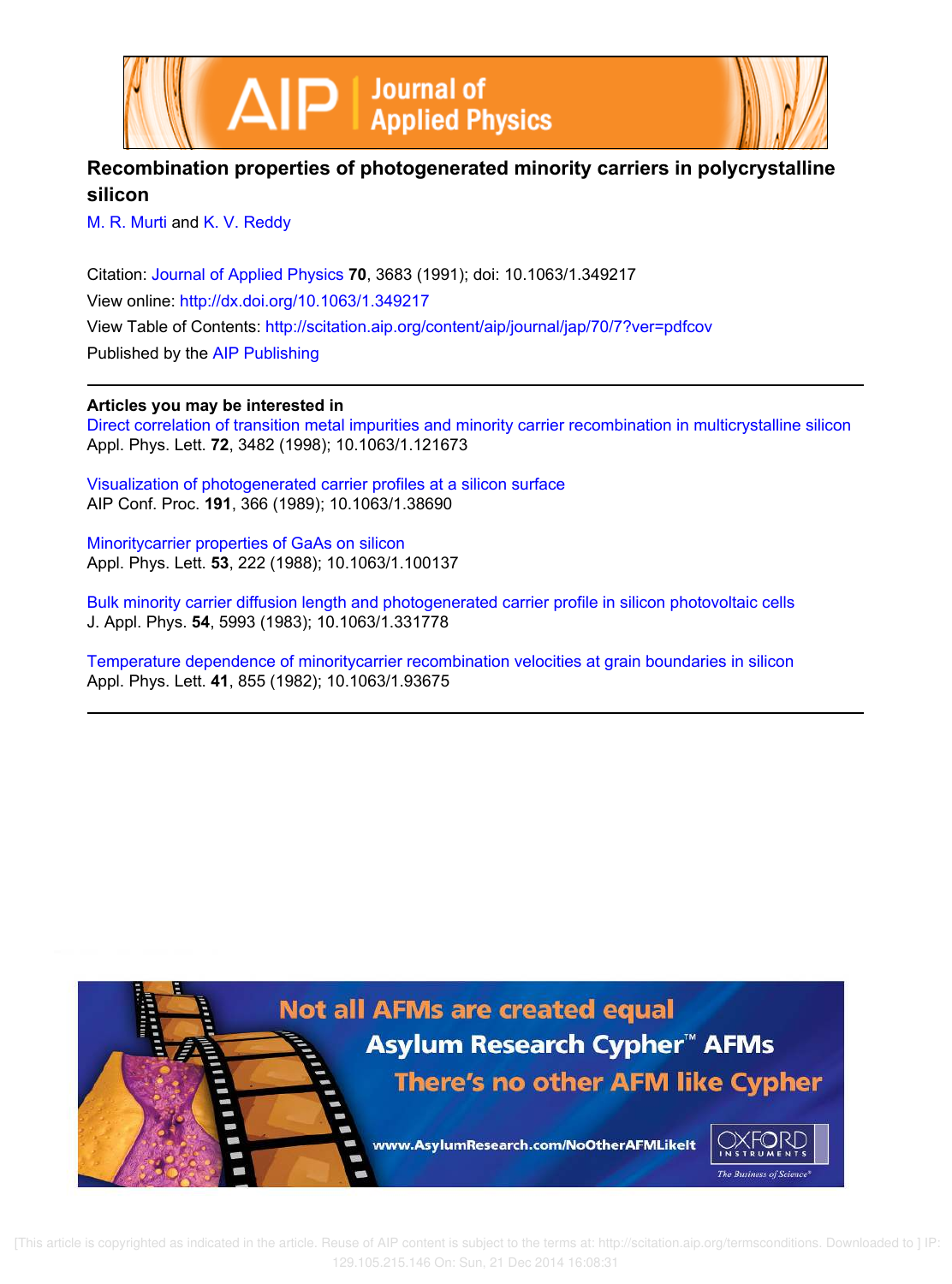# Recombination properties of photogenerated minority carriers in polycrystalline silicon

M. R. Murti and K. V. Reddy

Department of Physics, Indian Institute of Technology, Madras-600 036, India

(Received 4 February 1991; accepted for publication 8 July 1991)

An experimental investigation of the influence of grain boundaries on the recombination of photogenerated minority carriers in polysilicon is reported here. Spatial dependence of photoconductance across an isolated grain boundary was utilized to evaluate the diffusion length of electrons in the grain and the interfacial recombination velocity. Intensity dependence of these parameters provided some insight into the modulation of the grain boundary potential barrier under illumination. Photoconductance was found to vary with photon flux as  $G'$ , where  $r = 1.0$  in regions of the grain far away from the boundary and  $r = 0.4$  at the grain boundary plane. The barrier height and electron capture cross section in the grain boundary traps were obtained to be 0.12 eV and 1.16  $\times$  10<sup>-16</sup> cm<sup>2</sup>, respectively.

## I. INTRODUCTION

.In this paper we report the effect of grain boundaries on the transport of photogenerated minority carriers in polycrystalline silicon. The grain boundaries, due to their large defect state concentrations, trap majority carriers from the adjoining grains and form potential barriers. The photoconductivity in polycrystalline silicon actually traces its origin to the presence of these barriers and their modulation with illumination. The photogenerated minority carriers recombine in the grain boundary states and reduce the grain boundary potential barrier height, thereby (i) reducing the scattering losses and increasing the majoritycarrier mobility and (ii) allowing a greater number of majority carriers to cross the now reduced grain. boundary potential barrier. This in effect causes an increase in the conductivity of the sample. The quantity that characterizes recombination at grain boundaries is the effective recombination velocity (S) given by  $J_r/[2q.\Delta n(W)]$ , where  $J_r$  is the recombination current and  $\Delta n(W)$  is the excess minority-carrier concentration at the edge of the depletion region.

Specific to polycrystalline semiconductors is the spatial dependence of photoconductivity/photocurrents. Originally observed by Martinez et  $al$ <sup>1</sup> and Scholl,<sup>2</sup> the relative variation of photoconductivity along the sample was further investigated by Panayotatos et  $al<sup>3</sup>$  to show that the recombination velocity at the grain boundary interface increases monotonically with the illumination intensity. Such a variation of S, however, is not in agreement with reports by other techniques such as light-/ electron-beam induced currents (LBIC and EBIC).<sup>4-6</sup> Depauw et  $al$ <sup>4</sup> measured light-beam induced currents on p-n junctions of polysilicon and found that S decreases with increasing illumination. Detailed calculations indicated that a strong decrease of grain boundary barrier height under illumination is what is responsible for the observed decrease of recombination velocity.<sup>6</sup>

Here we study the spatial dependence of photovoltage (which is proportional to the photoconductivity) across an isolated grain boundary of polycrystalline silicon. Diffusion length and recombination velocity were evaluated from the response and their dependence on the illumination intensity and temperature was studied in detail. From the temperature dependence of recombination velocity, grain boundary barrier height and capture cross section for electrons in the grain boundary states were evaluated.

#### II. EXPERIMENTAL DETAILS

From a large grain Wacker polycrystalline silicon wafer, a sample of size  $8 \times 1.5 \times 0.4$  mm was cut. The criterion for the size of the sample is that it contains, at least visibly, only one grain boundary. The samples were mechanically polished and chemically etched to get a specular, strainfree surface. Aluminium was vacuum deposited on both ends of the sample and sintered to get ohmic contacts.

The experimental arrangement for measurement of photoconductance as a function of position is shown in Fig. 1. A He-Ne laser beam was chopped mechanically and focused onto the sample as a tiny spot. An objective lens of magnification  $10 \times$  (numerical aperture  $\sim 0.22$ ) was used to focus the beam. By scanning a knife edge across the focal plane, the diameter of the beam was determined to be  $\sim$  20  $\mu$ m. The sample was mounted on an X-Y platform which can be translated at a minimum step of 10  $\mu$ m. A constant current was passed through the sample and care was taken to see that the voltage developed across the sample does not exceed  $kT/q$ . A signal proportional to the change in the sample conductance was measured by a PAR 124A lock-in amplifier.

By introducing calibrated neutral density filters in the path of the beam, the intensity of the incident beam could be altered by several orders. The optical density (od) of the filters used here ranged from 0.4 to 3.0. A heater placed beneath the sample served to change the temperature of the sample. Temperature variation studies were conducted in an argon atmosphere. Later, the samples were subjected to preferential etching so as to expose the grain boundaries, and optical micrographs were taken. The micrograph in Fig. 2 shows the grain boundary in one of the samples studied.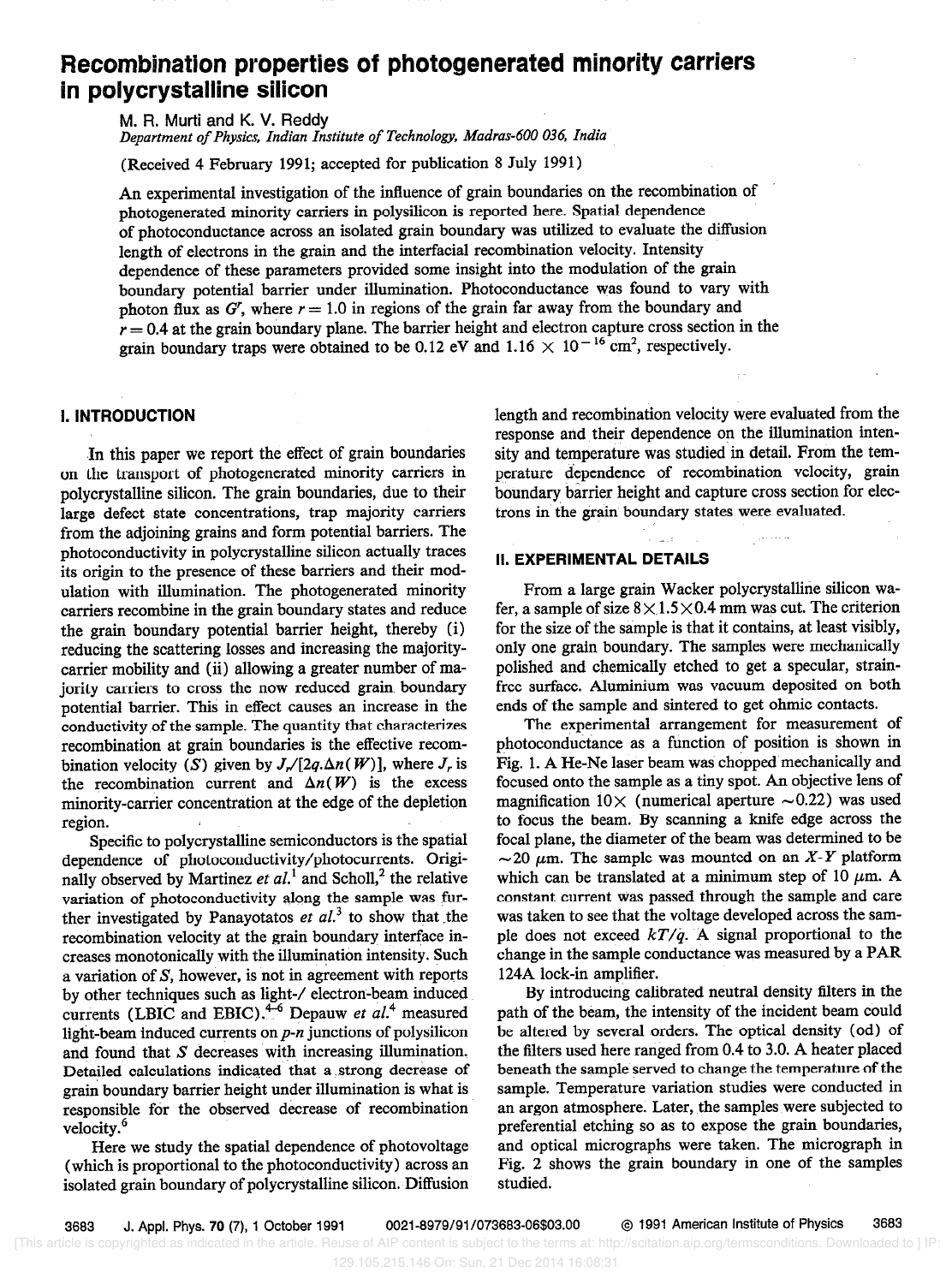

FIG. 1. Experimental setup for scanning light spot technique.

#### III. RESULTS AND ANALYSIS

Figure 3 shows the photovoltage  $(\Delta V)$  plotted as a function of the position of light spot (with respect to the grain boundary) for different levels of illumination. It was visually observed that the peaks coincide with the position of the grain boundary. It can be seen that in regions of the grain far away from the grain boundary the response is nearly constant, whereas  $\Delta V$  decreases in the near neighborhood of the boundary as one moves away from  $x = 0$ .

The schematic representation of the band bending near a grain boundary under dark and illuminated conditions are shown respectively in Figs. 4(a) and 4(b). Carrier transport across the grain boundary takes place via thermionic emission and the thermionic current density  $(J<sub>th</sub>)$  is given by'

$$
J_{\text{th}} \approx A^* T^2 \exp\left[-\left(E_F + qV_d\right)/kT\right] \cdot \left(qV_a/kT\right), \quad (1)
$$

where  $A^*$  is the Richardson constant,  $E_F$  is the Fermi level in the bulk,  $V_d$  is the height of the grain boundary barrier, and  $V_a$  is the voltage drop across the boundary. In writing the above expression it was assumed that  $V_a < kT/q$  and  $V_a \ll V_d$ , so that the change in the barrier height with the



FIG. 2. Optical micrograph of the grain boundary and the adjoining grains studied in the present work (magnification =  $200 \times$  ). The dissimilar orientations of the grains can be seen from the photograph.

3684 J. Appl. Phys., Vol. 70, No. 7, 1 October 1991 M. R. Murti and K. V. Reddy 3684



FIG. 3. Variation of photovoltage of the sample with distance from the grain boundary at different levels of illumination. (The Y axis scale for o.d.  $= 0.7$  and 1.7 is on the right-hand side and for o.d.  $= 1.0$  and 3.0 is on the left side).

applied voltage is negligible. Consider that a small region of the polycrystalline sample is illuminated at a point  $x$  and electron-hole pairs are generated in excess. The excess minority carriers are transported by diffusion towards the grain boundary and are attracted by grain boundary spacecharge fields into the grain boundary region, where they recombine with the trapped majority carriers. As a result, the charge in the grain boundary states is decreased as does the height of the potential barrier. The change in the thermionic current density due to barrier lowering was considered by Martinez et  $al$ <sup>1</sup> and an expression for the photovoltage developed across the sample was given to be

$$
\Delta V = \left(\frac{(bGL_n/2D_n)}{(1+SL_n/2D_n)}\right) \times \exp(-x/L_n),\tag{2}
$$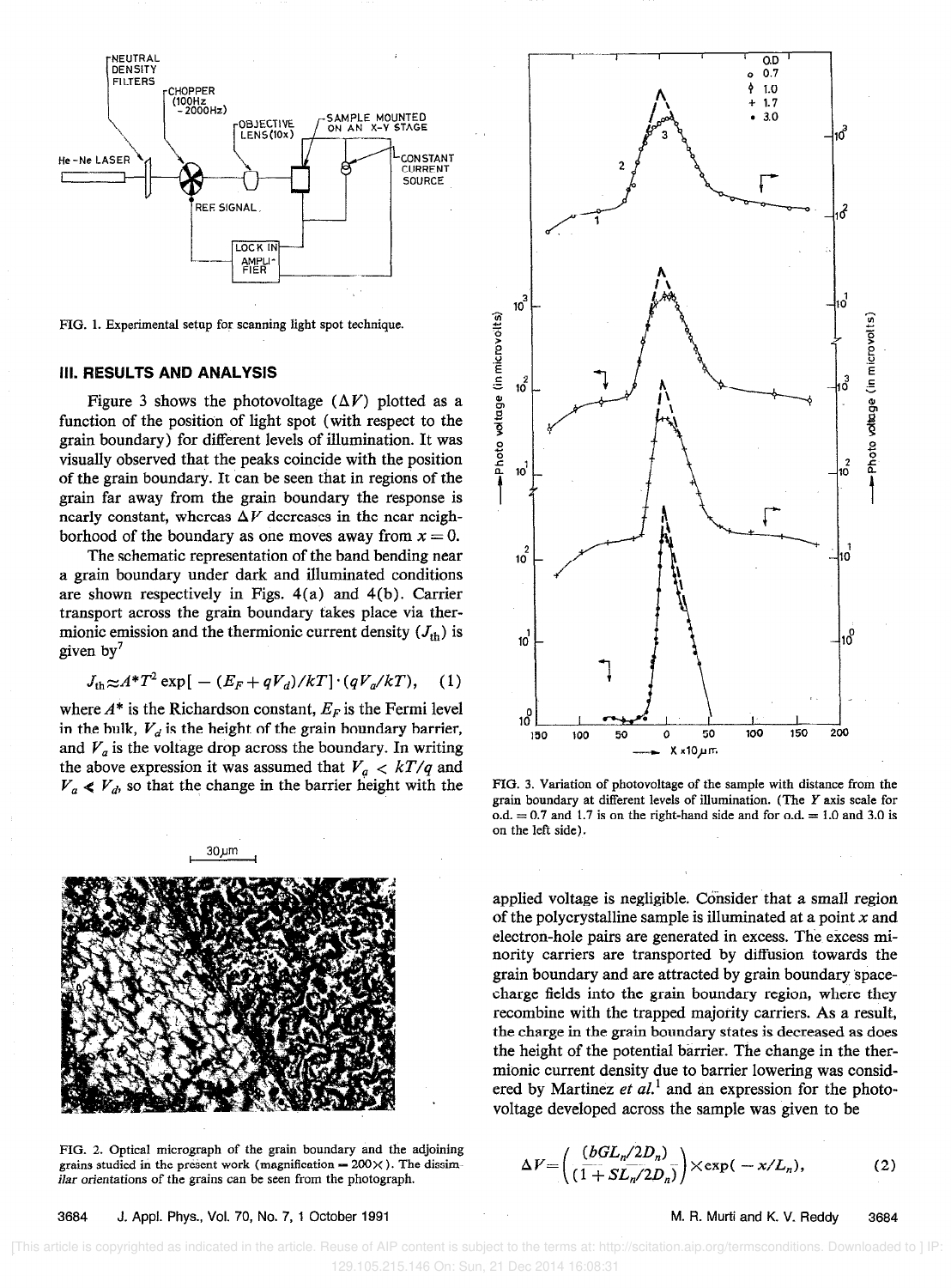

FIG. 4. Electron energy-band diagram for (a) grain boundary under dark conditions. (Grain boundary width is not shown). The dashes in the forbidden gap represent interface states. (b) Grain boundary under illumination. The Fermi level  $E_f$  splits into  $E_{fn}$  and  $E_{fp}$ .

where  $b = (V_a/a) \times \exp(qV_d/kT) \times (1/p_{po}), \eta = \text{in}$ ternal quantum efficiency,  $G =$  number of photons per second impinging on the surface,  $L_n$ ,  $D_n =$  diffusion length and diffusion constant of minority carriers in the grain,  $S =$  recombination velocity at the gb plane,  $a =$  cross-sectional area of the sample,  $A^* =$  Richardson constant, and  $p_{\text{p0}}$  = hole concentration in the bulk under dark conditions.

In regions of the grain outside the edge of the grain boundary depletion layer, bulk effects would prevail and S can be set to zero. Equation (2) thus becomes

$$
\Delta V = (bGL_n/2D_n) \exp(-x/L_n). \tag{3}
$$

It can be seen from Fig. 3 that  $log \Delta V$  varies linearly with  $x$  on either side of the boundary in accordance with Eq. (3).  $L_n$  was obtained from the slope and plotted against the photon flux in Fig. 5. It can also be seen from Fig. 3 that close to the boundary  $\log \Delta V$  departs from linearity and the peak at  $x = 0$  is either flat or rounded. The departure from linearity is an indication of the fact that  $S \neq 0$  here. Recombination velocity can be obtained by a method due to Panayotatos et  $al^3$  and is described below. If there was no. recombination at the boundary (i.e.,  $S = 0$ , bulk effects would have continued to prevail and the photoresponse in Fig. 3 would have continued to increase up to the point  $x = 0$ . The photovoltage in such a case is given by setting  $S = 0$  and  $x = 0$  in Eq. (2) as

$$
\Delta V'(0) = bGL_n/2D_n. \tag{4}
$$

However, in the actual case where 
$$
S \neq 0
$$
 and



FIG. 5. Variation of diffusion length (in the grain) with photon flux.  $\mathbf{B}$  . In the contract of the contract of the contract of the contract of the contract of the contract of the contract of the contract of the contract of the contract of the contract of the contract of the contract of

$$
\mu_{11} \Delta V(0) = \left( \frac{(bGL_n/2D_n)}{(1+SL_n/2D_n)} \right),
$$
 (5)

 $\Delta V'(0)$  is obtained by extrapolating the linear regions in Fig. 3 to  $x = 0$ . The ratio of the observed value of photovoltage to that obtained by extrapolation is given by

$$
\frac{\Delta V(0)}{\Delta V'(0)} = \left(\frac{1}{(1 + SL_n/2D_n)}\right). \tag{6}
$$

Since  $L_n$  and  $D_n$  ( = 25 cm<sup>2</sup> s<sup>-1</sup>) are known in the above equation, S was calculated from the photovoltage profiles and is plotted against photon flux in Fig. 6. The photoresponse profiles were obtained for different temperatures and were analyzed to get  $L_n$  and S. Figure 7 shows the recombination velocity plotted against  $10^3/T$ .

Since diffusion takes place from the outer edge of the light spot to the surrounding regions, it appears that the spot size is not of considerable importance for measurements in the bulk of the grain. However as the grain boundary is approached, the material displays nonuniformities, and so it is advisable to have extended photoresponse scans along the sample with smaller spot sizes and smaller translational step widths. To minimize the errors it was suggested that the spot size should be less than the diffusion length and the grain size. $3,8$  Care was taken to meet these conditions in our experiment.

#### IV. DISCUSSION

### A. Dependence of  $L_n$  and S on illumination level

The photoresponse profiles in.Fig. 3 suggest that polycrystalline samples in general and bicrystals in particular

#### 3685 J. Appl. Phys., Vol. 70, No. 7, 1 October 1991 M. H. Murti and K. V. Reddy 3685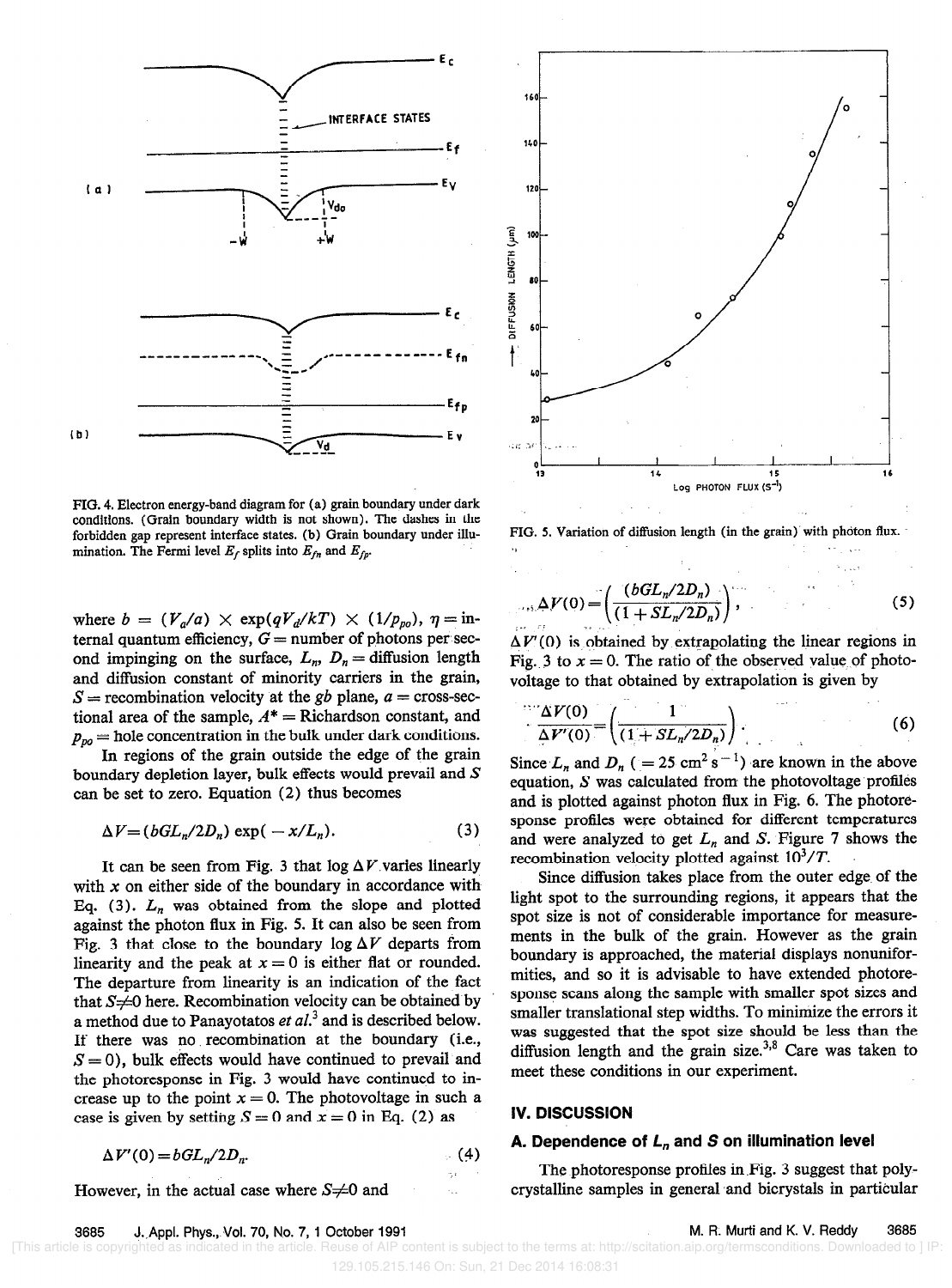

FIG. 6. Variation of grain boundary recombination velocity with incident photon flux.

can be treated as being composed of three regions as designated in the figure. In regions of the grain far away from the boundary (region 1), the photovoltage  $(\Delta V_{\min})$  is nearly independent of position. However,  $\Delta V_{\rm min}$  (taken at  $x = -700 \mu m$ ) was found to vary with photon flux as  $G<sup>r</sup>$  where  $r \sim 1$  as shown in Fig. 8(a). Such a relationship, as is well known, characterizes the low injection conditions in single crystals where the photoconductivity increases proportionately with the excess minority-carrier concentration.

Within a few diffusion lengths from the grain boundary, it can be seen that photovoltage increases as the boundary is approached (region 2). The variation of  $L_n$ , with photon flux obtained from this region, indicates that the diffusion length in the grain is affected by the presence of the grain boundary barrier and its modulation under light. As the light spot approaches the grain boundary, the population of minority carriers reaching and recombining in the grain boundary region increases exponentially, thus causing a reduction in barrier height and hence an increase





LOG [ AVmcx and AVmin ] 15 (a)  $\text{LOG PHOTON FLUX} (S^{-1})$ 200 180 160 140 120 AVmax / AVmin 100



as a function of photon flux. (O)  $\Delta V_{\text{max}}$  and ( $\bullet$ )  $\Delta V_{\text{min}}$ . (Data from Fig 3 is plotted). (b) Variation of  $\Delta V_{\text{max}}/\Delta V_{\text{min}}$  with incident photon flux.

13 14 15 16

#### 3686 J. Appl. Phys., Vol. 70, No. 7, 1 October 1991 M. H. Murti and K. V. Reddy 3686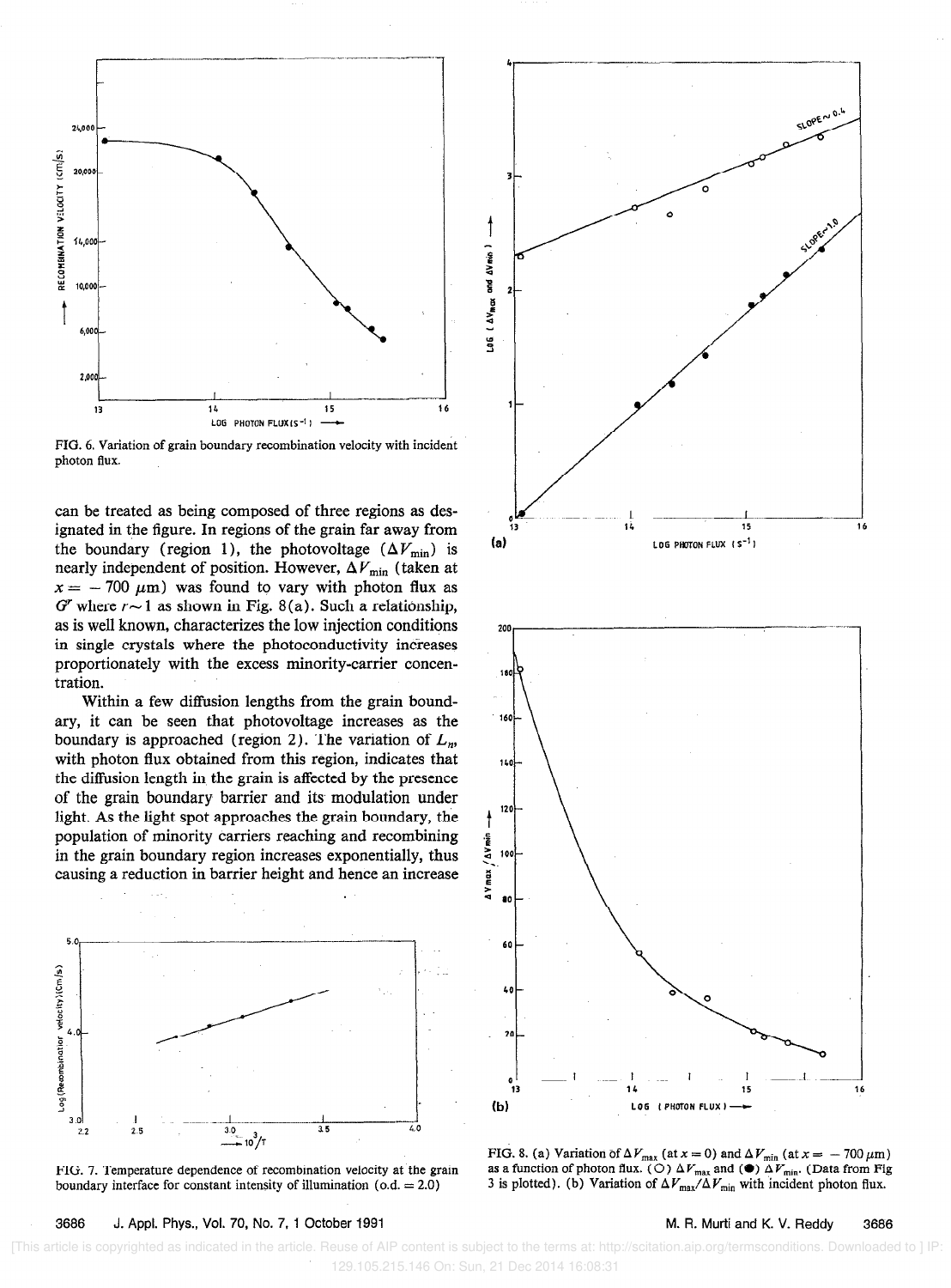in the photovoltage. The effective minority-carrier lifetime in this region may thus be written as

$$
\frac{1}{\tau_{\rm eff}} = \frac{1}{\tau_g} + \frac{1}{\tau_{\rm gb}},\tag{7}
$$

where  $\tau_g$  is the lifetime in the grain and  $\tau_{gb}$  is that in the grain boundary region.  $\tau_{gb}$  is dominated by recombination in the grain boundary region and is thus a function of illumination. The effect of illumination is to increase  $\tau_{\text{eff}}$ through the increase of  $\tau_{\text{gb}}$ , and  $\tau_{\text{eff}}$  approaches  $\tau_g$  at higher illumination levels. This is reflected in the observed behavior of  $L_n$  in Fig. 5.

In the region encompassing the grain boundary (region 3), the photoresponse is suppressed (shown by rounded or depressed peaks) indicating that the recombination velocity is finite. The band bending at the grain boundary enhances the minority-carrier excesses by a factor of  $\exp(qV_d/kT)$  and makes them available for recombination. This lowers the net charge stored in the grain boundary region and hence the barrier height. The lowering of the barrier counteracts the increase of  $n_p(0)$  and the recombination current. As a result, the recombination velocity S decreases with increasing illumination level. Thus polysilicon solar cells are expected to be more efficient at higher levels of illumination. Also it was found that  $\Delta V_{\text{max}}$  (taken at  $x = 0$ ) varies with photon flux as G<sup>r</sup> where  $r = 0.4$  [Fig 8(a)]. Such a power law variation of photoconductivity is not new for disordered semiconductors and actually indicates that the density of grain boundary states is distributed continuously in the forbidden gap.<sup>9</sup>

#### B. Temperature dependence of recombination velocity

Spatial profiles of the photoresponse were obtained at different temperatures above 300 K and  $L_n$  and S were calculated. It was found that the photovoltage at a given distance is smaller at higher temperatures, while  $L_n$  decreased with increasing temperature. As the temperature is raised, a greater number of carriers can cross the grain boundary barrier by virtue of their increased thermal energy. However, the probability of carriers being captured in the grain boundary states is less than what it were at a lower temperature. Consequently, the contribution to photovoltage from barrier height modulation decreases with increasing temperature. Because the recombination probability has decreased,  $\tau_{\text{eff}}$  would have increased with temperature and hence the diffusion length. For the same reason, recombination velocity also decreases with temperature.

The effective recombination velocity under equilibrium conditions is related to the grain boundary barrier height  $as<sup>10</sup>$ 

$$
S = \sigma v_{\text{th}} (2\epsilon \epsilon_0 N_a \cdot V_d/q)^{1/2} \exp(qV_d/kT), \tag{8}
$$

where  $\sigma$  is the capture cross section of grain boundary hole traps for capturing an electron,  $v_{\text{th}}$  is the thermal velocity of electrons,  $N_a$  is the acceptor dopant concentration in the material,  $\epsilon$  is the permittivity of polysilicon, and  $\epsilon_0$  is the

permittivity of vacuum. This expression was derived for steady-state conditions when the flux of minority carriers down the potential gradient was balanced by a flux of majority carriers to the vacant interface states.

In accordance with Eq.  $(8)$ , log S was found to vary linearly with  $1/T$  (Fig. 7) and the slope and intercept were utilized to evaluate the barrier height and capture cross section. They were obtained to be 0.12 eV and 1.16  $\times$  10<sup>-16</sup> cm<sup>2</sup>, respectively. This value of  $V_d$  corresponds to the barrier height under dark conditions.

#### C. Sensitivity of the barrier for illumination

It is discernible from Fig. 8 (b) that the barrier is more sensitive to light at lower illumination levels:  $(\Delta V_{\text{max}}/\Delta V_{\text{min}})$  was found to decrease with photon flux as  $\sim G^{-0.6}$ . In other words grain boundaries with larger barrier height show greater sensitivity to illumination-this corroborates with the studies of Seager<sup>10</sup> and McGonigal et  $al$ .<sup>11</sup> who investigated silicon bicrystals of varying barrier height under fixed illumination. At low illumination levels, since the barrier height is large and the hole concentration at the grain boundary varies as  $p \sim \exp(-qV_d/kT)$  the barrier must be substantially modulated to supply excess holes needed for recombination with the collected electrons. For small barriers sufficient holes become available even for minor modulation of the barrier.

It is the nature of the grain boundaries in semiconductors, in general, that the barrier height attributed to them shows local variations even in a given grain boundary. These variations are a result of the various kinds of disorder that a grain boundary is made up of, namely dangling bonds, distorted bonds, and impurity segregation at the grain boundary interface. These fluctuations in  $V_d$  have been studied both experimentally<sup>1,12</sup> as well as theoretically<sup>13</sup> by several authors. In light of this, it may be mentioned that the  $V_d$  value obtained above is valid for the region of the particular boundary studied here. Also more direct measurements such as photocapacitance<sup>14</sup> and current-voltage  $(I-V)$  characteristics of a grain boundary<sup>11</sup> will help in unraveling the detailed distribution of grain boundary states in polysilicon.

### V. CONCLUSIONS

Photoconductance measurements in polycrystalline silicon were used to derive information about the influence of grain boundaries on minority-carrier transport. The decrease of grain boundary barrier height under illumination has resulted in an increase of minority-carrier diffusion length in the regions of the grain nearer the grain boundary. Recombination velocity at the grain boundary interface was found to be highest at low illumination levels.

The photoresponse was found to vary with photon flux as  $G'$ , where  $r = 1.0$  far away from the boundary and  $r = 0.4$  at the grain boundary plane. The sublinear variation suggests that the grain boundary states are distributed continuously in the gap. It was also found that the grain boundary was most sensitive to light under low levels of illumination.

 <sup>[</sup>This article is copyrighted as indicated in the article. Reuse of AIP content is subject to the terms at: http://scitation.aip.org/termsconditions. Downloaded to ] IP: 129.105.215.146 On: Sun, 21 Dec 2014 16:08:31